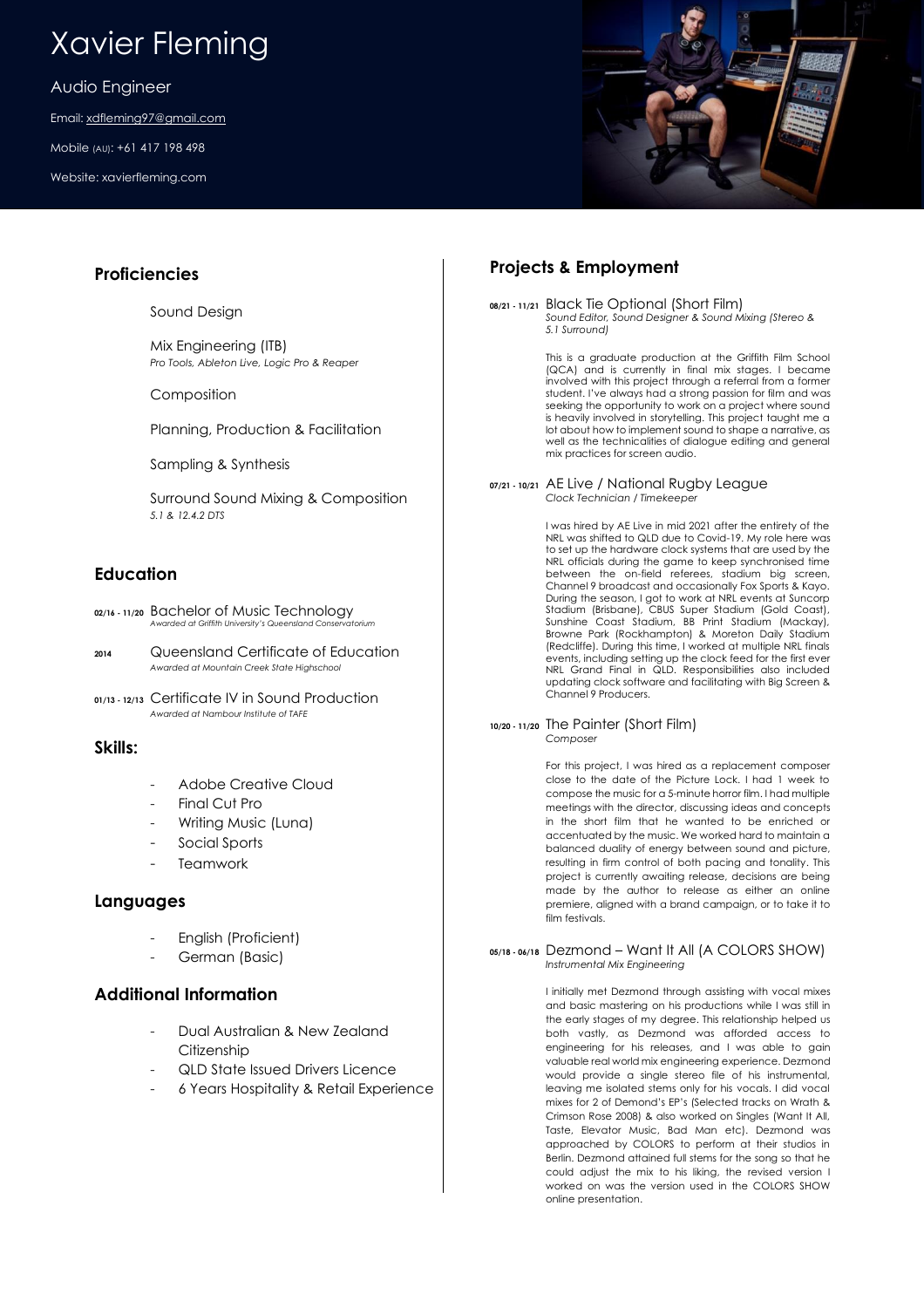#### **09/17 - 11/21** Lagardere Travel Retail (Tech2go) *Headphone Sales Specialist*

At Tech2go, I was tasked with selling consumer grade noise cancelling & high-fidelity headphones to Qantas Club members and general travellers. Here, I'm valued for my indepth understanding of sound & audio (developed through my degree) and well researched knowledge of our stocked brands. I have a great ability to thoroughly articulate the specifications & advantages / disadvantages of a product in a manner that's clear to understand for our customers.

#### **01/21 - 05/21** TRL – Touch Rugby League *Match Official / Referee*

At TRL, I was tasked with officiating games, dealing with player conflict & maintaining brand standards. This position requires a near flawless understanding of the rule book and the ability to deal with & relieve high adrenaline conflicts. Referees are highly accountable and responsible for ensuring the match remains enjoyable for all participants by maintaining balance and building a rapport of trust and confidence with the players.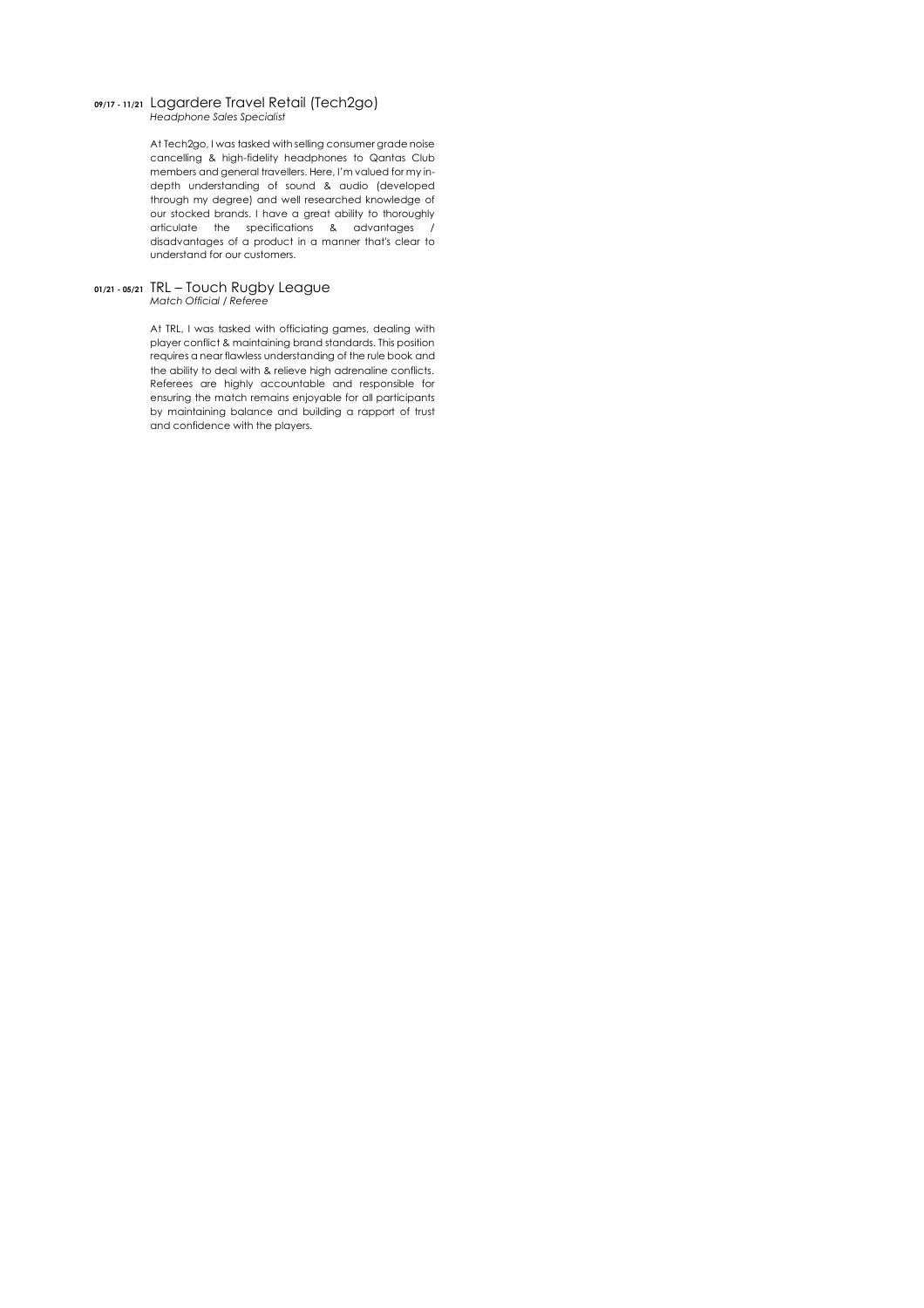# Xavier Fleming

Audio Engineer

Email: [xdfleming97@gmail.com](mailto:xdfleming97@gmail.com)

Handynummer (AU): +61 417 198 498

## **Fähigkeiten & Kompetenzen**

Sound Design

Mix Engineering (ITB) *Pro Tools, Ableton Live, Logic Pro & Reaper*

Komposition

Planung, Produktion & Moderation

Sampling & Synthesis

Surround Sound Mixing & Komposition *5.1 & 12.4.2 DTS*

## **Ausbildung**

- **02/16 - 11/20** Bachelor of Music Technology *Ausgezeichnet am Griffith University Queensland Conservatorium*
- **<sup>2014</sup>** Queensland Certificate of Education *Ausgezeichnet an der Mountain Creek State Highschool*
- **01/13 - 12/13** Zertifikat IV in Tonproduktion *Ausgezeichnet am Nambour Institute of TAFE*

## **Interessen**

- Adobe Creative Cloud
- Final Cut Pro
- Musik komponieren (Luna)
- Film
- Sport

## **Sprachen**

- Englisch (Muttersprache)
- Deutsch (B1)

## **Zusätzliche Information**

- Doppelte australische und neuseeländische Staatsbürgerschaft
- Australischer Führerschein –
- äquivalent zu Führerscheinklasse B - 6 Jahre Erfahrung in der Gastronomie und im Einzelhandel

## **Berufserfahrung & Projekte**

**08/21 - 11/21** Black Tie Optional (Short Film) *Sound Editor, Sound Designer & Sound Mixing (Stereo & 5.1 Surround)*

> Dies war eine Kurzfilm – Abschlussproduktion an der Griffith Film School (QCA). Eine ehemalige Studentin hatte mich für dieses Projekt empfohlen. Ich hatte schon immer eine brennende Leidenschaft für Film und suchte die Möglichkeit, an einem Projekt zu arbeiten, bei welchem Ton ausschlaggebend für das Storytelling ist. Bei diesem Projekt habe ich gelernt, wie man Sound einsetzt, um ein Narrativ zu formen, sowie auch über die technischen Details der Dialogbearbeitung und allgemeine Mischpraktiken für Bildschirmaudio.

**07/21 - 10/21** AE Live / National Rugby League *Clock Technician / Timekeeper*

> Ich wurde Mitte 2021 von AE Live eingestellt, nachdem die gesamte NRL aufgrund von Covid-19 in Queensland, Australien, verschoben wurde. Meine Rolle hier bestand darin, die Hardware-Uhrensysteme einzurichten, die von den NRL-Schiedsrichtern während des Spiels verwendet werden, um die Zeit zwischen den Schiedsrichtern auf dem Spielfeld, der Großbildleinwand im Stadion, der Übertragung von Channel 9 und gelegentlich Fox Sports & Kayo zu synchronisieren. Während der Saison arbeitete ich bei NRL-Events im Suncorp Stadium (Brisbane), CBUS Super Stadium (Gold Coast), Sunshine Coast Stadium, BB Print Stadium (Mackay), Browne Park (Rockhampton) & Moreton Daily Stadium (Redcliffe). In dieser Zeit habe ich bei mehreren NRL-Finale-Events mitgearbeitet, einschließlich der Einrichtung des Clock-Feeds für das allererste NRL Grand Final in Queensland. Zu den Aufgaben gehörten auch die Aktualisierung der Uhrensoftware und die Zusammenarbeit mit Big Screen & Channel 9-Produzenten.

**10/20 - 11/20** The Painter (Short Film) *Composer*

> Für dieses Projekt wurde ich kurz vor dem Picture Lock als Ersatzkomponist angeworben, um innerhalb einer Woche die Musik für einen 5-minütigen Horrorfilm zu komponieren. Der Regisseur und ich arbeiteten eng zusammen, diskutierten Ideen und Konzepte, um den Kurzfilm durch Musik zu bereichern und zu akzentuieren. Wir haben hart daran gearbeitet, eine ausgewogene Dualität der Energie zwischen Ton und Bild aufrechtzuerhalten, was letztendlich durch feste Kontrolle der Geschwindigkeit als auch der Tonalität erzeugt wird. Dieses Projekt ist derzeit noch nicht veröffentlicht. Der Autor wird das Projekt entweder als Online-Premiere ausgerichtet auf eine Markenkampagne oder bei einem Filmfestival veröffentlichen.

#### **05/18 - 06/18** Dezmond – Want It All (A COLORS SHOW) *Instrumental Mix Engineering*

Zu Beginn meines Studiums habe ich Dezmond kennengelernt, als ich bei seinen Produktionen an den Vocal Mixes und dem einfachen Mastering gearbeitet habe. Für uns beide war das von enormem Vorteil, da ich dadurch viel Erfahrung im Bereich des Mix Engeneerings sammeln konnte und Dezmond Zugang zu Tontechnik hatte. Mir wurde von Dezmond eine einzelne Stereodatei seiner Instrumentalbegleitung bereitgestellt, sodass ich nur isolierte Stems für seine Vocals hatte. Insgesamt habe ich zwei Vocal Mixes für Dezmond's EPs (Ausgewählte Tracks